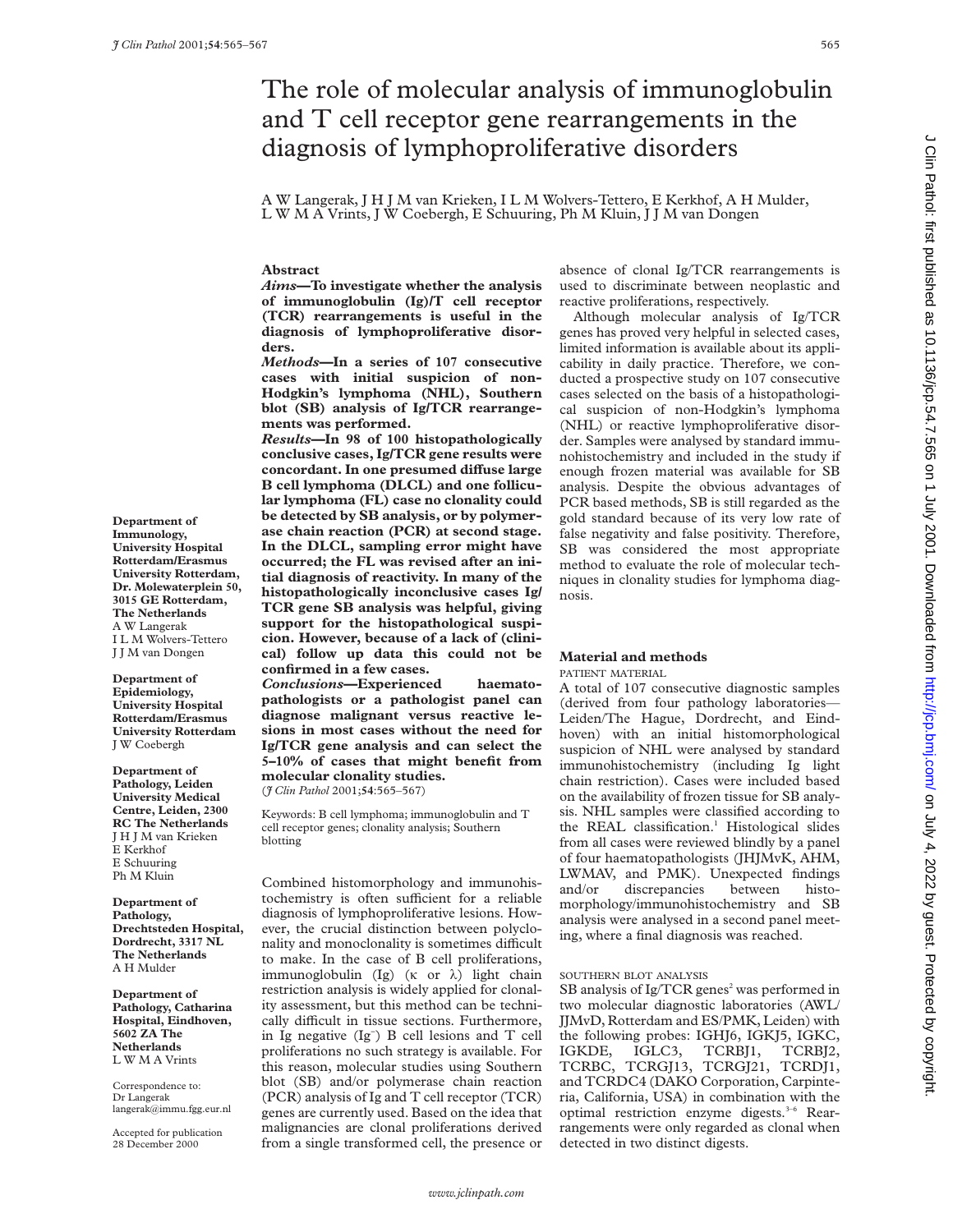| Table 1 Southern blot (SB) analysis of $Ig/TCR$ genes in cases with a clear |  |  |  |  |
|-----------------------------------------------------------------------------|--|--|--|--|
| histopathological diagnosis ( $n = 100$ )                                   |  |  |  |  |

| Histopathological diagnosis           | No. of<br>samples | SB analysis of Ig/TCR genes |                |  |
|---------------------------------------|-------------------|-----------------------------|----------------|--|
| Haematopoietic                        |                   |                             |                |  |
| Diffuse large B cell lymphoma (DLCL)  | 18                | Clonal (Ig)                 | 17             |  |
|                                       |                   | Non-clonal                  | $1*$           |  |
| Follicular lymphoma (FL)              | 16                | Clonal (Ig)                 | 15             |  |
|                                       |                   | Non-clonal                  | $1*$           |  |
| Lymphocytic lymphoma (LL)             | 17                | Clonal (Ig)                 | 17             |  |
| Mantle cell lymphoma (MCL)            | 7                 | Clonal (Ig)                 | 7              |  |
| MALT lymphoma                         |                   | Clonal (Ig)                 |                |  |
| Burkitt's lymphoma (BL)               |                   | Clonal $(Ig)$               |                |  |
| Plasmacytoma (PC)                     |                   | Clonal $(Ig)$               |                |  |
| T cell lymphoma (T-NHL)               |                   | Clonal (TCR)                |                |  |
| Anaplastic large cell lymphoma (ALCL) | 3                 | Clonal (TCR)                |                |  |
|                                       |                   | Non-clonal                  | 2              |  |
| Hodgkin's disease (HD)                | 4                 | Non-clonal                  | $\overline{4}$ |  |
| Acute myeloid leukaemia (AML)         | $\overline{c}$    | Clonal (Ig)                 | 1              |  |
|                                       |                   | $Clonal (Ig+TCR)$           | 1              |  |
| Non-haematopoietic                    |                   |                             |                |  |
| Kaposi's sarcoma                      |                   | Non-clonal                  | 1              |  |
| Seminoma                              |                   | Non-clonal                  |                |  |
| Reactive lymphoproliferations         | 27                | Non-clonal                  | 27             |  |

\*Cases are discussed in more detail in table 2.

Ig, immunoglobulin; TCR, T cell receptor.

## **Results and discussion**

Based on haematoxylin and eosin stained sections and immunohistochemistry, a clear histopathological diagnosis was reached in 100 of the 107 samples analysed (table 1). In 98 of these, the results of the blindly performed parallel SB analyses completely matched the histopathological diagnosis, supporting the assumption that for these cases molecular analysis would have been unnecessary in a routine diagnostic setting. One case was originally diagnosed as a reactive lymphoproliferation, but was revised by the pathologists panel as Ig− follicular lymphoma (FL), and indeed contained clonal Ig rearrangements. Furthermore, two anaplastic large cell lymphomas (ALCLs) did not contain clonal TCR or Ig rearrangements (null-type), whereas in the third one of these lymphomas clonal TCRB (TCR $\beta$  chain) gene rearrangements were observed. Remarkably, in four mantle cell lymphomas (MCLs) and three lymphocytic lymphomas (LLs), crosslineage TCRB gene rearrangements were observed next to Ig rearrangements. This phenomenon has been described previously and

confirms the notion that TCR rearrangements are not proof of the T cell lineage of a tumour.<sup>27</sup> Clonal IGH (Ig heavy chain) gene rearrangements were also observed in both acute myeloid lymphoma (AML) cases, one of which also showed TCR rearrangements. This is a remarkable observation, given the low (approximately 15%) frequency of Ig/TCR recombinations in random AML series.<sup>2</sup> Clonal rearrangements were not detected in the reactive lymphoproliferations.

One presumed diffuse large B cell lymphoma (DLCL) and one presumed FL out of the 100 cases showed discordant molecular results (table 1). They are presented in more detail, together with seven cases with inconclusive histopathological diagnosis, in table 2. PCR analysis on paraffin wax and frozen tissue of the discordant cases did not show clonal IGH rearrangements either,<sup>8</sup> although false negative PCR results cannot be excluded. The DLCL case probably represented a sampling error, because the diagnosis was also clear from an earlier biopsy. The presumed FL was initially thought to be reactive, but unfortunately nothing is known from later biopsies.

When the seven inconclusive samples were studied by SB, the molecular data appeared to direct the final diagnosis in virtually all cases. The two suspected B cell NHL (B-NHL) cases and the suspected acute lymphoblastic leukaemia (ALL) case all showed clonal Ig rearrangements, although PCR failed to detect clonality, possibly as a result of incomplete rearrangements or somatic hypermutations. Although clonality detection per se cannot be considered to be proof of malignancy, in the context of a histopathologically suspect lesion it was considered to support the malignant character of these samples. In one suspected B-NHL, this was confirmed by information from a later biopsy. In one of the two cases with features of both B-NHL and Hodgkin's disease (HD), clonal Ig rearrangements were observed by SB analysis. The results implied that one concerned B-NHL (94-105) and the other HD (95-056), although no definite distinction

*Table 2 Southern blot analysis of Ig/TCR genes in patients with discordant molecular results (n = 2) or inconclusive histopathological diagnosis (n = 7)*

| Case   | Category     | Combined histomorphology and<br>immunohistochemistry | SB analysis of Ig/TCR<br>genes | PCR analysis of IGH<br>genes (FR3/FR2/FR1) | Follow up analysis and clinical data                                                                                                                                 |
|--------|--------------|------------------------------------------------------|--------------------------------|--------------------------------------------|----------------------------------------------------------------------------------------------------------------------------------------------------------------------|
| 767    | Discordant   | <b>DLCL</b>                                          | Non-clonal                     | Polyclonal                                 | Diagnosis of B-NHL also based on earlier<br>biopsy; treated for B-NHL                                                                                                |
| 95-040 | Discordant   | FL (revised; initially reactive)                     | Non-clonal                     | Polyclonal                                 | Unknown                                                                                                                                                              |
| 759    | Inconclusive | Suspected B-NHL (LL)                                 | Clonal<br>(IGH/IGK)            | Polyclonal                                 | Unknown                                                                                                                                                              |
| 766    | Inconclusive | Suspected acute lymphoblastic leukaemia              | Clonal<br>(IGH/IGK/IGL)        | Polyclonal                                 | Not treated, despite presence of TdT <sup>+</sup> cells<br>in lymph node                                                                                             |
| 818    | Inconclusive | Suspected B-NHL                                      | Clonal<br>(IGH/TCRB)           | Polyclonal                                 | Diagnosis of DLCL on next biopsy; relapse<br>of DLCL in neck 4 years later                                                                                           |
| 94-105 | Inconclusive | Differential diagnosis, B-NHL/HD                     | Clonal<br>(IGH/IGK)            | Clonal<br>(FR2/FR1)                        | Remission after treatment for T rich B-NHL;<br>2 years later presentation of lymphocyte rich<br>nodular HD; B-NHL perceived as<br>transformed phase of underlying HD |
| 95-056 | Inconclusive | Differential diagnosis, HD/B-NHL                     | Non-clonal                     | Polyclonal                                 | Treated for lymphocyte rich nodular HD;<br>follow up 4 years later: no localisation of HD<br>in lymph node                                                           |
| 95-054 | Inconclusive | Reactive, but suspect                                | Non-clonal                     | Polyclonal                                 | Treated for nodular sclerotic HD; follow up<br>1 year later: reactive lymph node                                                                                     |
| 95-036 | Inconclusive | Suspected T-NHL                                      | Non-clonal                     | ND                                         | Sepsis leading to death; AILD T-NHL at<br>necropsy                                                                                                                   |

AILD, angioimmunoblastic lymphoproliferative disease; B-NHL, B cell non-Hodgkin's lymphoma; DLCL, diffuse large B cell lymphoma; FL, follicular lymphoma; FR, framework region; HD, Hodgkin's disease; IGH, immunoglobulin heavy chain; LL, lymphocytic leukaemia; TCR, T cell receptor; TdT, terminal deoxy nucleotidyl transferase; T-NHL, T cell non-Hodgkin's lymphoma.